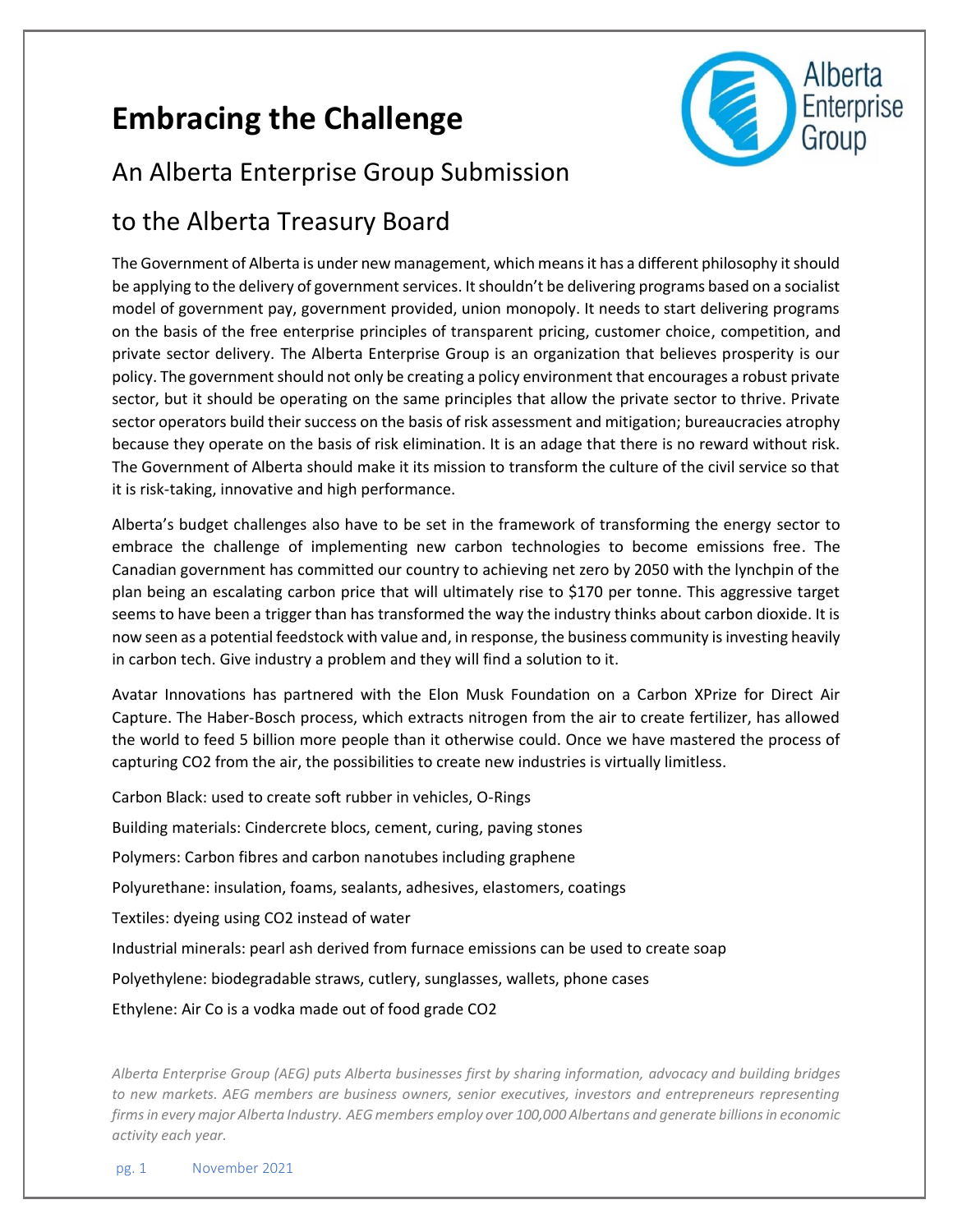

Alberta's budget challenge involves setting the right framework to attract investment capital. That means having a credible ESG (Environment Social Governance) strategy that gives confidence to the investor community. The emerging discussion in the energy sector is not only how we can meet the challenge of net zero, but how we can get there faster than anyone else.

The issues of divestment and de-insurance can be combatted with a strategy that attracts capital based on investments that address all environmental issues at home and abroad, that is inclusive of our First Nations partners, and that allows for full participation by all.

The Finance Minister has made a great first step in this regard by allowing captive insurance and the establishment of a homegrown reinsurance market. But the broader solution will be for ESG funds to look at Alberta as the ideal destination for ESG investment. The industry is making that happen. It needs the provincial government to be the champion of its successes with the federal government and abroad.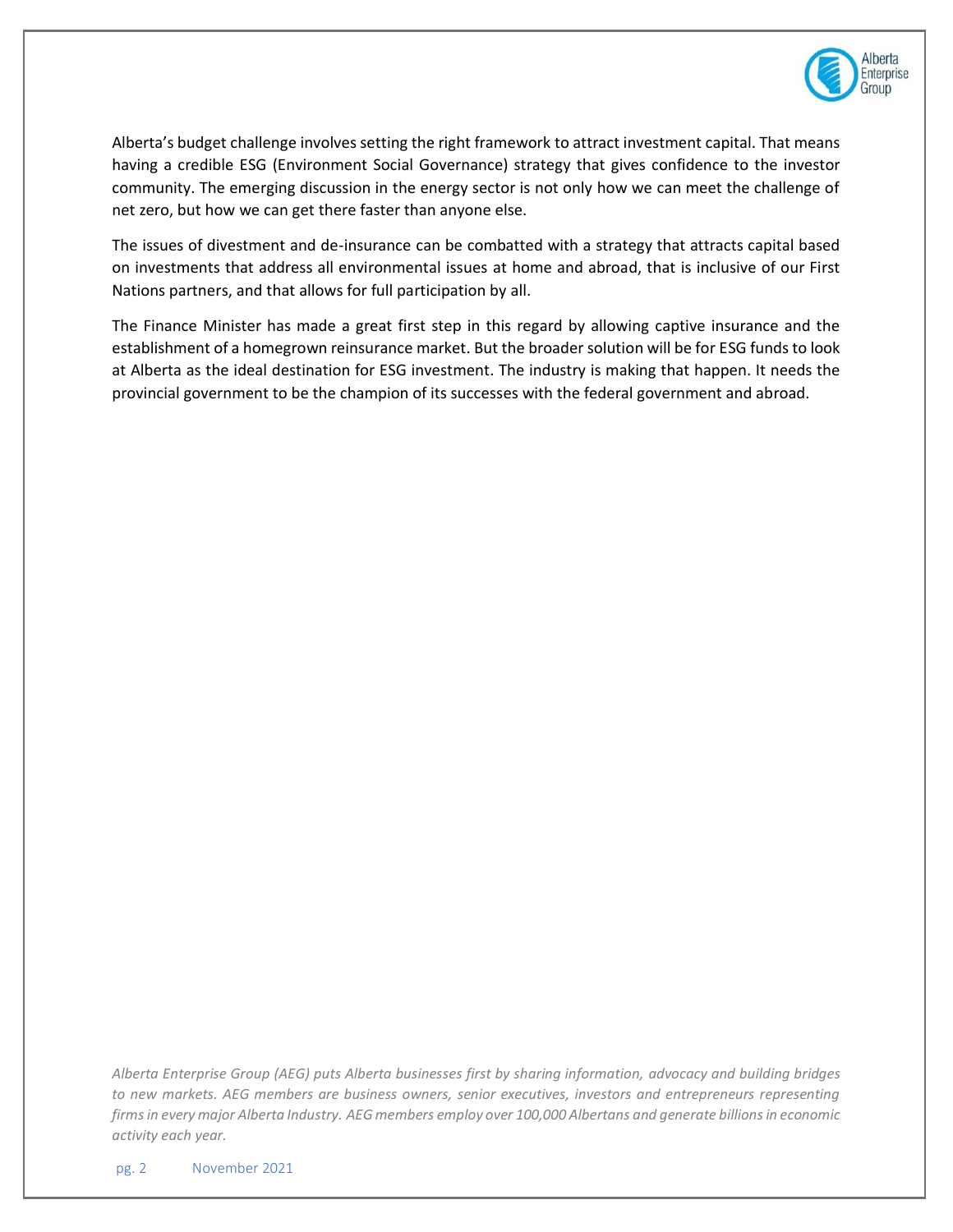

# Think Like an Owner

### Generating Revenues

There are several important initiatives that will generate substantial revenues in the years to come.

### 1. Beyond Combustion Bitumen

Innovate Alberta has recently published a paper titled Bitumen Beyond Combustion. This is a future that should be embraced and actively supported by the Government of Alberta. Not only will it allow for a rebranding of the industry with a major reduction in greenhouse gases, but it will allow the provincial government to generate more revenue from using its resources to the highest value.

As an example, Wapahki Energy Ltd is an indigenous owned company that has a vision of using bitumen "as nature intended," for the production of asphalt and building materials instead of burning it for energy. Asphalt has been used as early as 5000 BC for the creation of roads and construction materials. This use supports the Net Zero aspiration in a dramatic way. First, as the world moves to electric vehicles we will still need roads made of asphalt to drive on. Second, graphene (derived from bitumen) is a cheaper, lighter, more durable product to make future electric vehicles. Developing non combustion bitumen is not at odds with Alberta's economic aspirations; it will greatly enhance it.

Wapahkii intends to have its initial 300,000 bpd production process in place by 2022. They project the ability to grow the market for bitumen to asphalt to 5 million barrels per day by 2030. The government royalty on this production is expected to be \$10 a barrel. If this vision is realized, at the high end, that would generate \$18.250 billion per year in royalty revenues for the provincial government.

At the same time, transporting bitumen in solid form reduces practically all the environmental hazards associated with liquid bitumen diluted with diluent. It would reduce Canada's carbon emissions by 44 per cent since it no longer has to be heated; it would eliminate land liquid trucks, liquid rail cars, liquid marine containers, liquid marine freight and liquid tank storage, the greatest concerns of environmentalists when our products cross water.



**Land Liquid Truck** 



Land Liquid Rail Car



Marine Liquid Container



Marine Liquid Freight



**Land Liquid Tank Storage**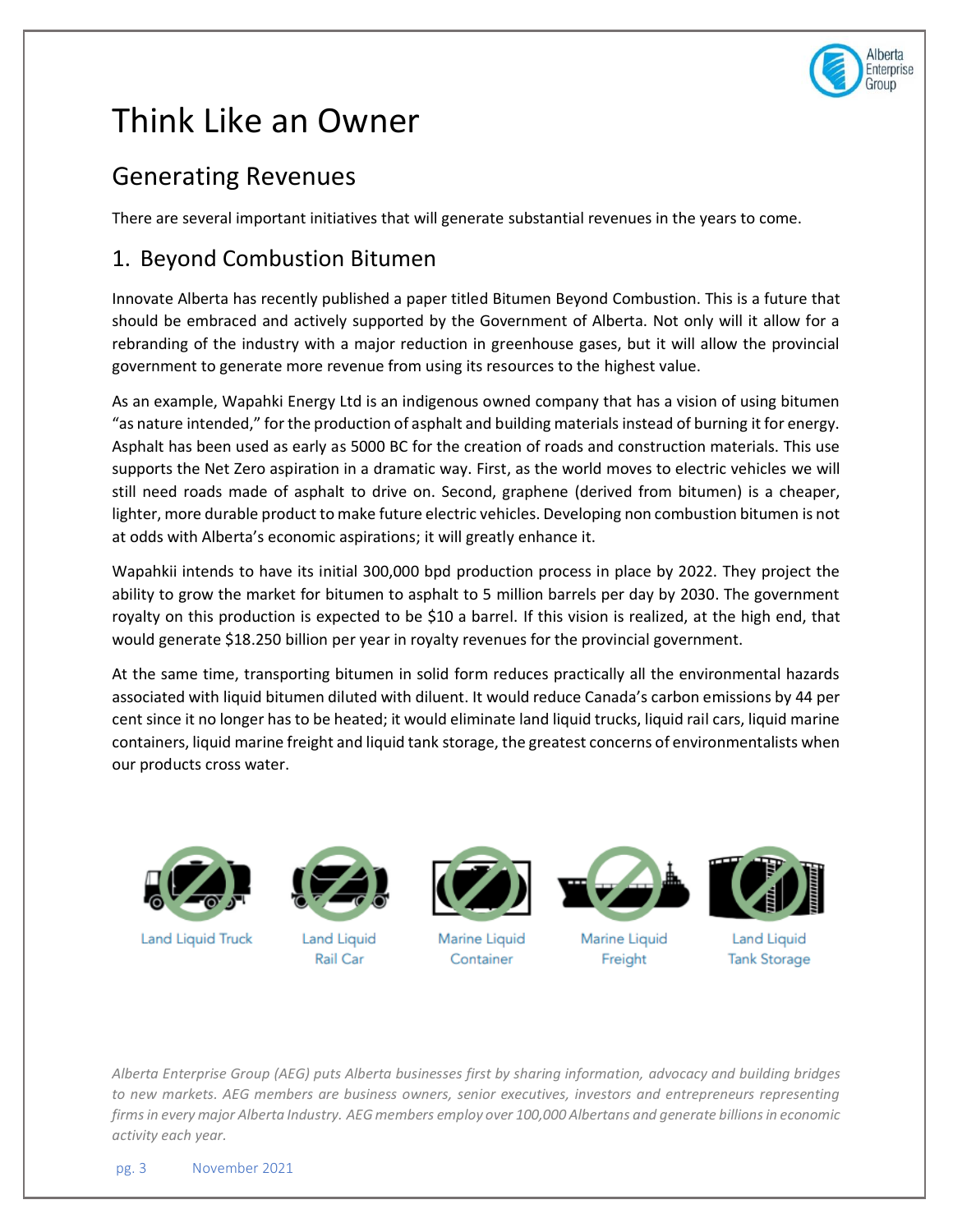

It would also resolve the issues of pipeline space. Transporting solid bitumen in block form can use existing coal cars, which will free up pipeline space to transport conventional oil and natural gas and potentially even hydrogen. Transforming our bitumen sector into non-combustion is critical as it will eliminate the "dirty oil" smear that has driven capital away from Alberta.

**Recommendation:** Actively promote and develop a fast-track approval process for projects that will move Alberta closer to net zero CO2 emissions.

#### 2. Turning Liabilities Into Assets

We hear from members there are numerous problems with the function of the Alberta Energy Regulator which is impacting government revenues and impairing investment in new production. Small producers experience unreasonable and unnecessary delays in receiving well transfers when mergers and acquisitions occur. We are told these transfers normally take 60 days; this should be reduced to days or weeks. If the answer is no, a company needs to be told quickly so they can get on with other projects. If the answer is yes, there is no need for foot dragging.

We have also been told by multiple members that it is impossible to retrieve viable wells from the Orphan Well Association once they have moved on from the receiver. Indeed, we have attempted for three months to get a simple change in policy to stop the value destruction of Alberta's natural gas resources, to no avail.

The problem is once a well has gone to the OWA the surface land agreements and mineral rights are severed from the well bore. In practice this means that our members have to go through a four step process to reclaim sites from the OWA to put them back into production.

- 1. Put a hold on the sites with the OWA so they do not get abandoned
- 2. Negotiate a transfer with working interest partners on sites that have multiple ownership rights
- 3. Negotiate surface access with the landowner
- 4. Acquire the mineral rights to put the well back into production

Unfortunately, Alberta Energy has a policy not to reissue mineral rights once a well has gone into the Orphan Well Association.

This is not only impairing the efficiency of extracting resources for our members, it is destroying the value of the province's assets. When natural gas prices were trading negative, many natural gas producers went bust. But now that gas is trading above \$6 an mcf, many of those same wells are now economic. Instead of turning them back on and generating immediate new royalty revenues for the province, they are being permanently abandoned and the value is being destroyed. The amount of government revenue that has been destroyed with premature abandonments is considerable.

The simple change would be to keep the rights to produce the well intact when it transfers to the OWA, so the Association has the full authority to transfer wells if they return to economic value.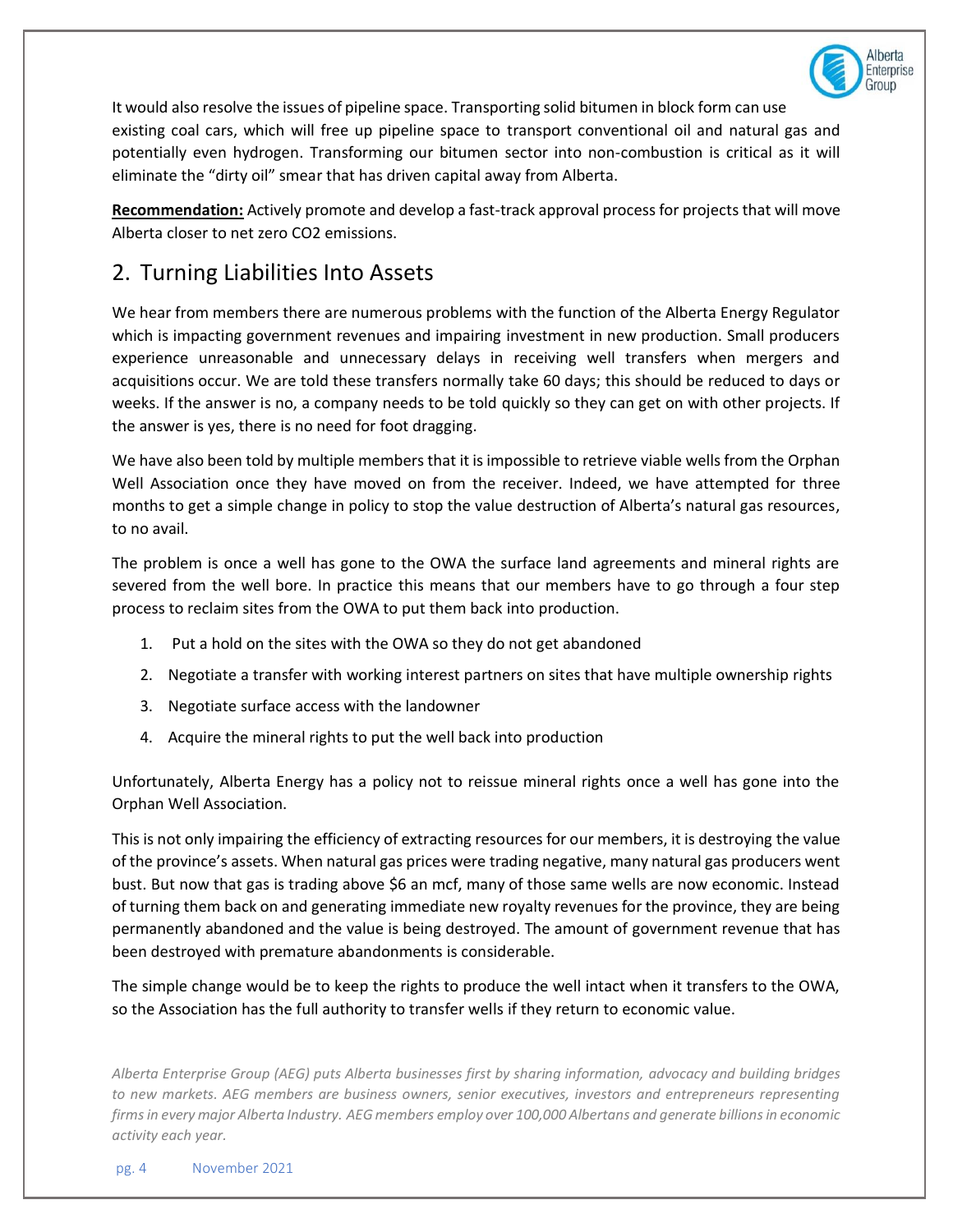

## 3. Retrieving Value From New Production while Cleaning Up Existing Liabilities: RStar

Sproule estimates that Alberta will need to clean up \$20 billion in wellsite liabilities in the next 20 years, or \$1 billion a year.

There are many reasons we have the unmanageable liabilities we have today, mostly relating to government policy. While government established the notion of polluter pay, a concept we can all agree on, they never enforced it. Past governments allowed companies to transfer producing assets along with heavily polluted sites that carried huge liabilities. Instead of cleaning up historic sites, they've been passed on without cleanup, some as long as 60 years without being reclaimed.

The point is, the companies that own those sites today, aren't the original polluter. In many cases the original polluter is long gone and the recipient company has no means to pay for the clean up. If nothing changes, these sites will continue to get passed on for the next 60 years, earning Alberta a black eye on ESG, depriving landowners of their peaceful enjoyment of their land, and potentially causing a huge liability that will ultimately fall onto landowners or taxpayers.

RStar is a program designed to create a path forward to clean up the worst wells by creating credits for abandonment and reclamation, which can then be applied to the drilling of new wells to extend the 5 per cent royalty rate on new wells, which will create a virtuous cycle of new revenues for the government which the company can then use to reclaim more wellsites.

Sproule calculates if this program was used to issue \$20 billion in RStar credits (\$1 billion a year for the next 20 years) it would generate \$76 billion in additional GDP, including \$8 billion in new royalties for government from the incremental increase in production. It would also result in 366,000 jobs being created – employing people for both the new drilling and the environmental cleanup – which will generate new personal income tax revenues for the government.

In collaboration with Sustaining Alberta's Energy Network, we have proposed a pilot project to test the RStar concept on the worst wellsites in Alberta. Our idea is to give each licensee with a licencee management ratio above 0 (about 450 companies) 10 RStar credits to clean up their worst wellsites. This would be an improvement on the Site Rehabilitation Program, funded by the federal government. Most of that money was spent on downhole abandonment of the easiest wells. We need to create a program that incentivizes companies to clean up their worst wells all the way through surface reconstruction, vegetation management and final reclamation certificates. Once they have been fully reclaimed, they can be transferred to the OWA with a small insurance premium in the event any of the sites need to be revisited for further work. This will also unlock the innovation of new environmental firms that are developing innovative site clean up technologies that can be used to further enhance our ESG reputation.

Long Chain Reclaim has developed a bacteria that can be suspended in order to maintain its viability and transported to well sites to digest hydrocarbons.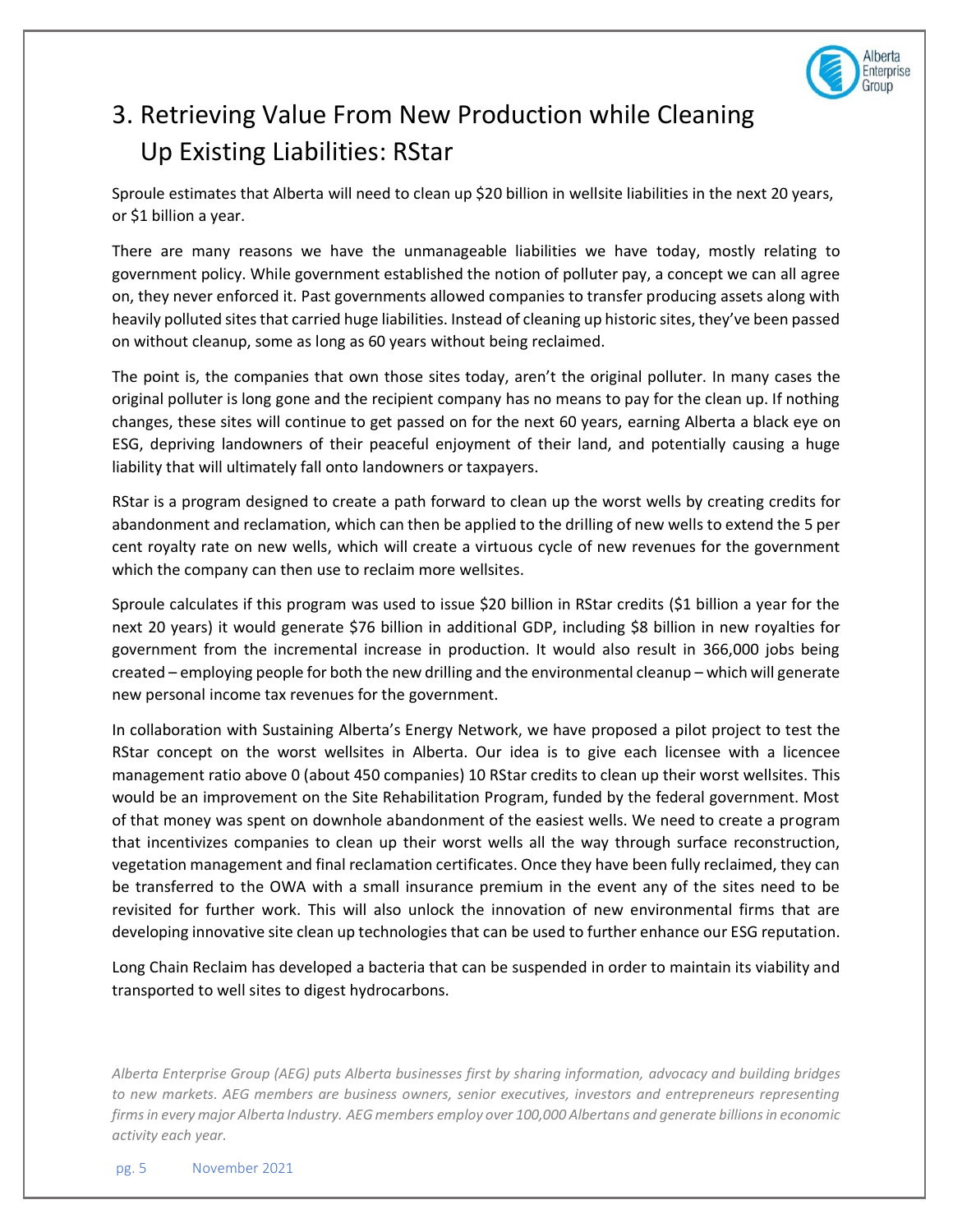

Winterhawk has a process to cleanse soils of saline.

Wild and Pine uses the latest hydroponic technology to custom grow seedlings for replanting at wellsites to ensure maximum uptake.

We believe the RStar concept will prove to be so successful in achieving the goals that the government will want to use it to address all legacy wellsite cleanup.

**Recommendation:** Develop aggressive targets for the approval of well licence transfers and measure the performance of the regulator on the basis of achievement.

**Recommendation:** Stop the destruction of resource value by making it easy for wells to be removed from the Orphan Well Association and returned to production.

**Recommendation:** Approve the RStar Pilot project as a means to create the pathway for all oil and natural gas producers to fully abandon and reclaim wellsites and get a final reclamation certificate.

#### 4. Environmental Trusts

The province also needs to develop a new approach for dealing with future abandonment liabilities. The time to set money aside for well reclamation is when it first comes onstream and is producing income for the company. The reason this does not occur is because of a policy change made by the federal government in the early 2000s that eliminated environmental trusts for the oil and gas sector.

Environmental trusts are allowed for the nuclear, mining and forestry industries. The way they work is the company is allowed to set money aside in the trust tax free, grow the fund tax free, and withdraw the money tax free to pay for environmental clean up. This allows a company to use their own resources and use the power of compound interest to ensure money set aside today grows to a sufficient amount in the future to pay for the abandonment. Establishing these funds would allow a company to use it to offset their liabilities, improve their LMR and improve corporate health. When a wellsite is transferred to a new owner, the fund would follow along with it. The key to making this approach work is to work with the federal government to establish a level playing field of fair policy for all industries that have environmental clean up obligations. Once these are approved, this system should apply to all future wells drilled, while RStar can be used to clean up legacy liabilities.

**Recommendation:** Work with the federal government to extend the existing approach of Environmental Trusts to managing long term reclamation liabilities that exists for other sectors to include the oil and natural gas sector.

### 5. Carbon Capture and Storage

While the market is developing use cases for carbon dioxide, there may be a need to store carbon dioxide until the markets develop in order to meet net zero targets.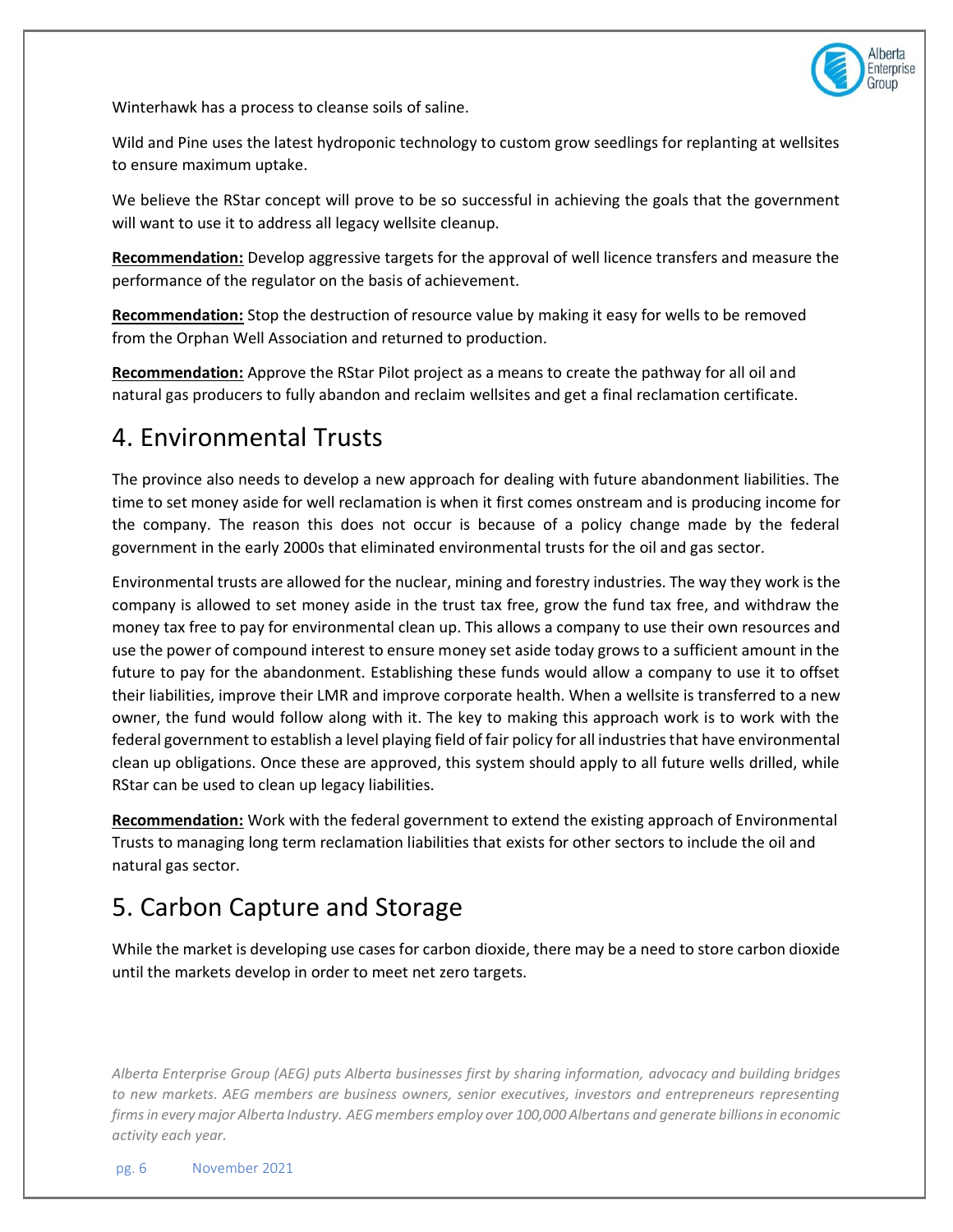

We understand the Big 5 oilsands producers have proposed a \$75 billion carbon trunk line that would build a CO2 pipeline for storage in the Cold Lake region. They are seeking investment tax credits to make this project viable. We would encourage the government to engage in a discussion with the Big 5 to see whether non-combustion bitumen, described above, is an alternative they would consider instead of or in addition to this project.

We also understand that TC Energy and Pembina are wanting to create a carbon trunk line that would operate much like the current pipeline system, granting them a monopoly on the system and charging tolls to users. We have heard from many producers that this will be uneconomic in many circumstances. While this type of approach can offer one solution, it can't be the only solution.

The government owns Alberta's pore space. As a result, they should ensure that all players, large and small, have an opportunity to participate in this market and that there are not unreasonable costs or barriers to entry.

Free Rein Resources is working on a hydrogen hub to provide hydrogen for transportation fuel. They believe they have the capacity to store 40 MT of CO2 at a site they own in the capital region area.

West Lake Energy owns deep gas wells in southern Alberta with a compressor onsite. They believe they have the capacity to store 80 MT of CO2 at their site.

Projects such as these will allow the province to reach its net zero targets faster. This is the reason why the government must develop a flexible, decentralized model to allow CO2 storage wherever it is viable. This will also allow for a new source of revenue. As the value of a carbon credits go up, the province could charge a one-time royalty on every tonne of CO2 that is permanently stored.

**Recommendation:** Quickly establish a framework for carbon dioxide royalties and allow for decentralized storage.

### 6. Hydrogen Vehicles

Traditional electric vehicles powered by hydroelectric and nuclear power may be the future in Eastern Canada, but the future of electric vehicles in Western Canada is more likely to be hydrogen fuel cell electric vehicles, particularly in rural Alberta.

If Alberta is going to be the hydrogen hub, in the Edmonton capital region in particular, it would make sense to have a targeted business attraction strategy to build hydrogen fuel cell vehicles such as the Toyota Mirai, Hyundai Nexo or the Honda Clarity. California and BC are already building out the infrastructure for fueling stations. There is no reason why Alberta shouldn't take the lead on courting one of these companies to establish a hydrogen fuel cell vehicle manufacturing plant here. The province can play an important role in setting the vision and removing the barriers to this kind of investment.

Most importantly, hydrogen using carbon capture technologies will allow Alberta to grow its royalty revenues from natural gas.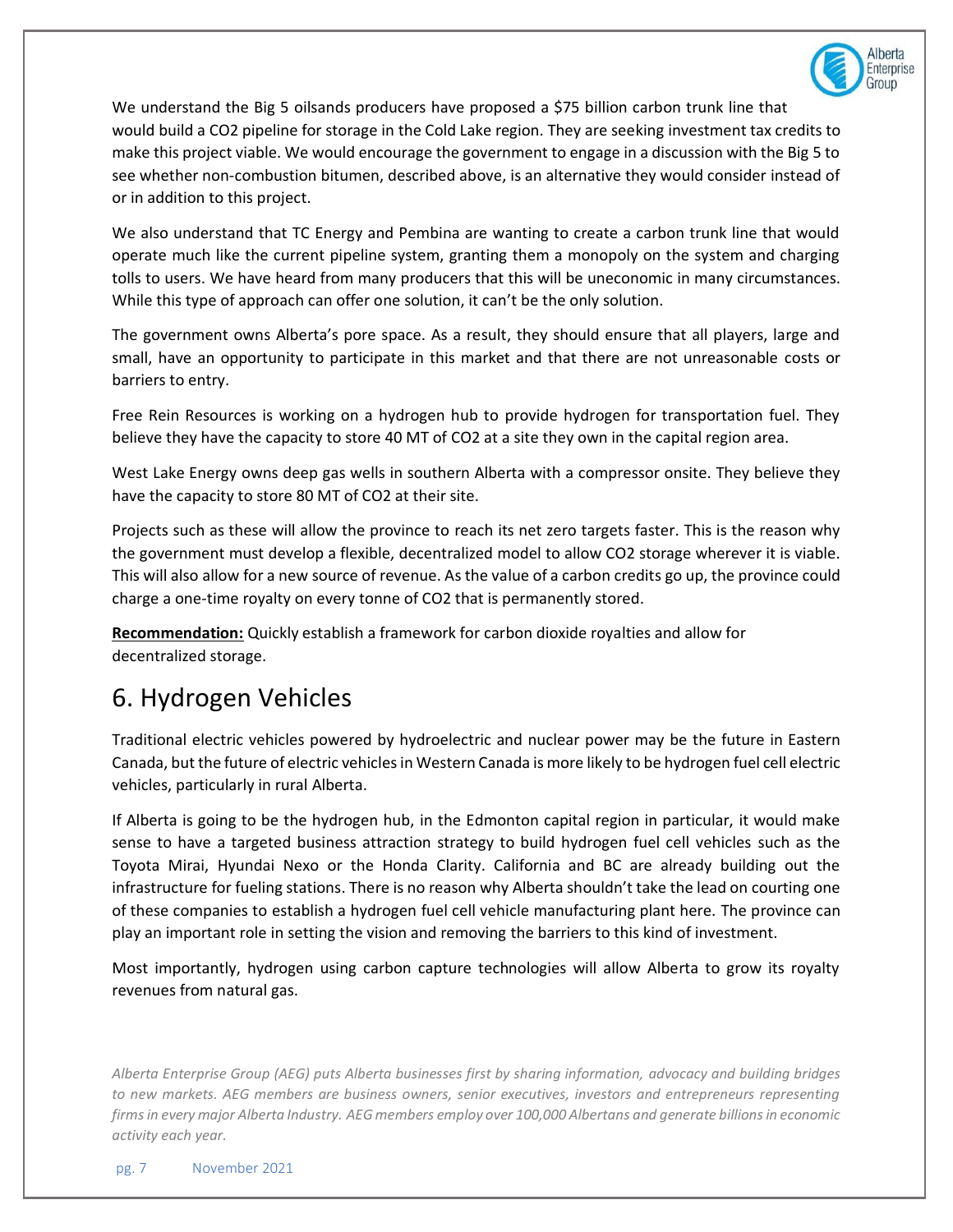

Realizing all of these opportunities hinges on working collaboratively with the federal government so they realize the traditional oil and natural gas industry is in a major transformation that will support the country's efforts to get to net zero emissions. Removing the bullseye on the industry and normalizing the public discussion around this transformation will be critical to attracting the investment for everyone's mutual benefit.

**Recommendation:** Streamline the regulatory approval process to attract a major hydrogen vehicle manufacturer to Alberta, as an anchor tenant to grow a new industrial base centred around this fuel.

## 7. Owning the Podium as a Technology Hub in the West

Amazon has announced a plan to build a \$4 billion data centre in the Calgary area. This is an extraordinary opportunity to embrace the growing technology sector that is taking root in both Calgary and Edmonton. AEG has participated in an investor round for Start Up TNT lead by entrepreneur and innovator Zack Storms who is leading the effort to build a robust start up space in the province. During COVID the amount of venture capital investment doubled from approximately \$250 million to more than \$500 million. Platform Calgary has launched its new home for technology entrepreneurs in East Village. There should be a sister centre in Edmonton to nurture and cultivate entrepreneurs and help connect them with investors. The political class needs to know and understand this growing sector as well as they understand the energy sector. There are 100s of startups happening every year. Some will grow to businesses of 5 to 20 employees, some will become billion-dollar unicorns. There is a perceived disinterest in this sector that has been noted to our organization by many who are trying to light some enthusiasm from government.

CarbiCrete, an idea originating in Alberta, couldn't find funding or support here but they found it in Quebec. Their website now states they are a Montreal-based carbon removal technology company that is developing innovative, low-cost building solutions that contribute to the reduction of greenhouse gas emissions. This company should have been able to establish itself here.

**Recommendation:** Hold a round table discussion with tech innovators to establish a framework to Own the Podium as a western technology hub.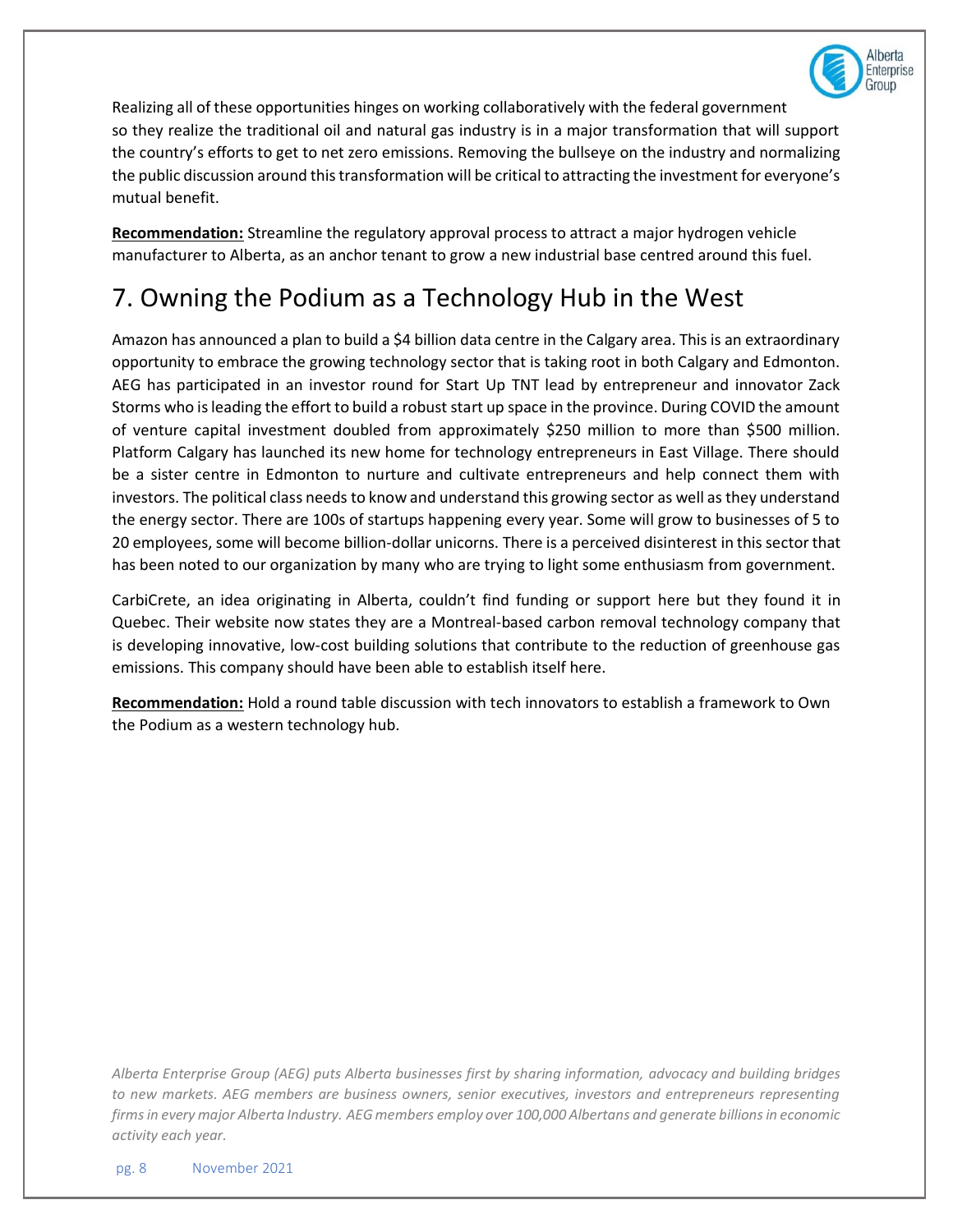

# Think Like a Customer

The Government of Alberta has an historic opportunity to transform program delivery away from the socialist model of government pay, government provided, union monopoly, toward one based on free enterprise principles of transparent pricing, customer choice, competition and private sector delivery.

### 1. Service Alberta

Service Alberta is and should be the centre of digital transformation for the province and for the government. One of the finalists in the Startup TNT competition is WaitWell, an app developed to reduce wait times at an Alberta Registry in Northeast Calgary. It worked so well it's been adopted by multiple registries across Canada, and was recently deployed at the Calgary Stampede to manage 80,000 people attending various events on the grounds. Waiting is a fact of life, but customers expect to know where they are in the queue and how long it's going to be until they get their turn.

If this innovation can come out of a government service delivery agency, how many other innovations are there that are just waiting to be discovered?

Simple process improvements like this need to become the culture in the Alberta Government. The government should sponsor a contest through Startup TNT to develop apps to improve the government customer experience. Government civil servants should be encouraged to think like entrepreneurs. They should be incented to fix processes rather than paid to keep things the same.

The Startup TNT process is to go through multiple due diligence rounds and ultimately narrow down and choose a winner who receives a \$150,000. One of the features of Startup TNT is that side deals get made along the way. Having the government exposed to dozens of new ideas would help spark a transformation in the delivery of government services.

**Recommendation:** Partner with Startup TNT on a government tech investment forum to identify innovative approaches to transform government service delivery.

### 2. Daycare

The government recently signed a deal with the federal government for \$3.8 billion over five years to facilitate the creation of 40,000 new day care spaces and realize \$10 a day daycare. While we applaud the move to make child care costs more affordable, there is no reason the Alberta government has to implement it the same way the Quebec government did. In Quebec, there remains a major issue of access and equity, where often the highest income families receive the subsidy and there are insufficient spaces for everyone.

The provincial government has an opportunity to implement this program in a way that honours parent choice and builds on the successful approach the province has taken in k-12 education, where there are options for public, charter, private and home schooling.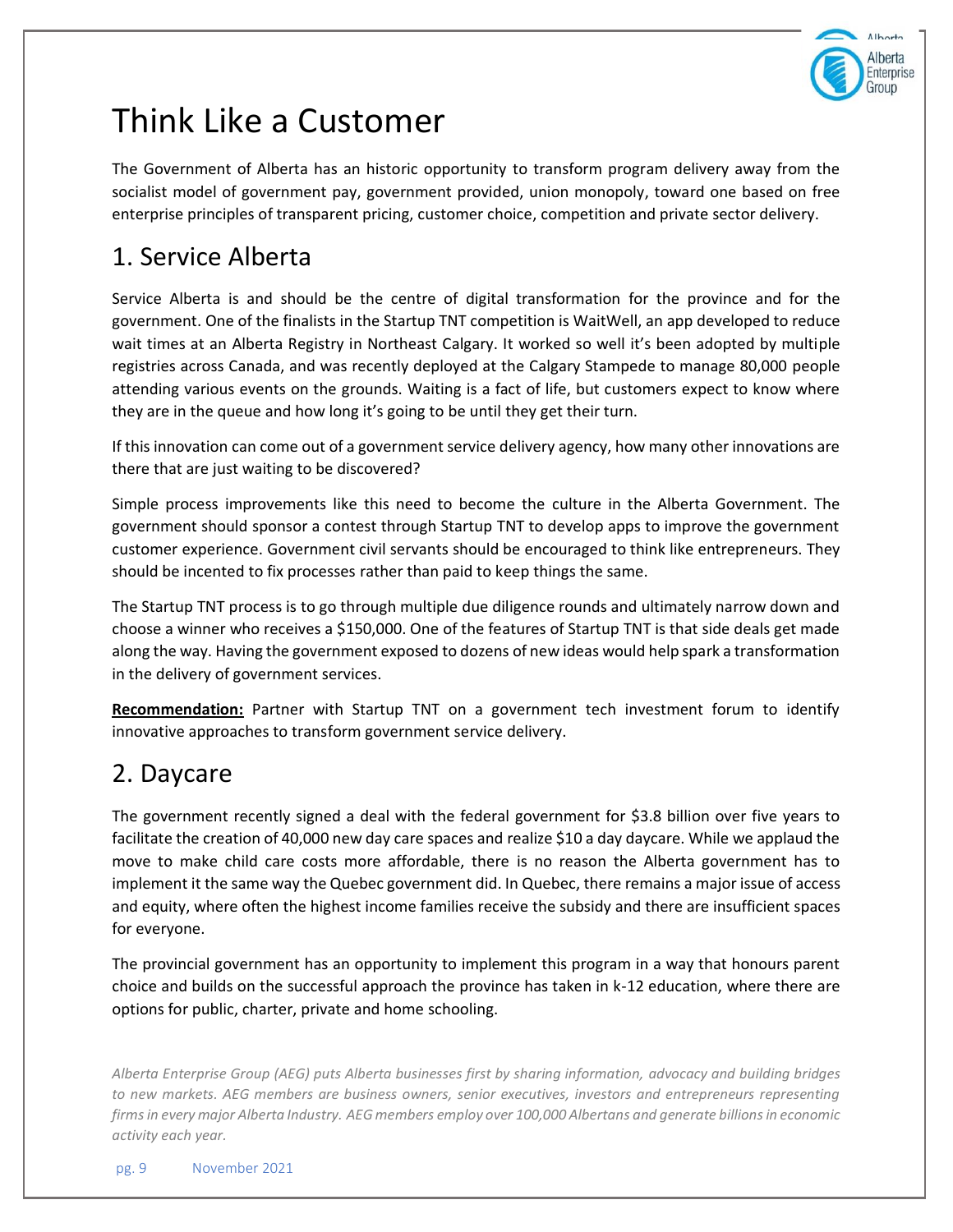

Building on this framework, we should understand that parents want the choice to be able to take care of their own kids at home, hire a nanny, hire a friend or family member, use a day home, or take their child to a structured day care. The important thing is for the government to implement the program in a way that honours the choice of all parents.

If you give money directly to a facility, it is already obvious what will occur. Only those parents with the best connections to the particular facility will get their child in. Also, all the other providers in the same vicinity will be disadvantaged by being unable to deliver the same care at the same price.

As this will be a new program, it is a golden opportunity to engineer a brand-new approach to the delivery of programs that puts the customer, the parent and their child, first. Why not try a "voucher system" approach where the funding flows through directly to the parent to use on the child care option of their choice?

Here is an illustration of how an Individual Child Care Spending Account could work. The amount the government would deposit in the Individual Child Care Spending Account could be tailored to the choice of child care provider and to the family income of the individual based on previous year's tax filings.

There are currently about 350,000 children aged  $0 - 5$ . If it costs an average of \$1000 a month for child care for each of these children, as has been reported, that works out to \$45 a day. If the parent is expected to cover \$10 of this cost, the government portion could be as high as \$35 a day, which would be a \$3.2 billion annual program.

The federal government is only providing \$760 million a year, which would mean the provincial share would be \$2.4 billion. The challenge for the government is to provide an approach that does not create inequity or resentment, honours parent choice, targets the most help to those who need it most, while remaining affordable.

So let's assume it currently costs an average of \$12,000 a year for child care. The government is essentially committing to subsidize about 75 per cent of the cost, or \$9000 a year.

If you adopted a voucher program you could offer the payment on a sliding scale based on family income and federal tax brackets. Those under \$48,435 should be able to qualify for a 100 per cent subsidy. Those over \$150,473 would get no direct subsidy. So that would mean any family with \$48,535 to \$150,473 in family income would receive \$9000 per child in their specialized account to defray their child-care costs.

The government would need to develop a simplified model so it is easy for people to register as care providers. Day care, day home, family caregivers and friends should all be able to register to qualify, and then the government would let the market work.

In the interest of fairness, high-income families and families with stay-at-home parents should be able to get a refundable tax credit instead of a subsidy. It does not need to be as generous as the subsidy for formal childcare, similar to how independent schools receive a smaller amount of direct support. Perhaps it could be set at 1/3 the amount of the subsidy, or \$3000 per child. This would require some consultation and analysis to determine the correct level.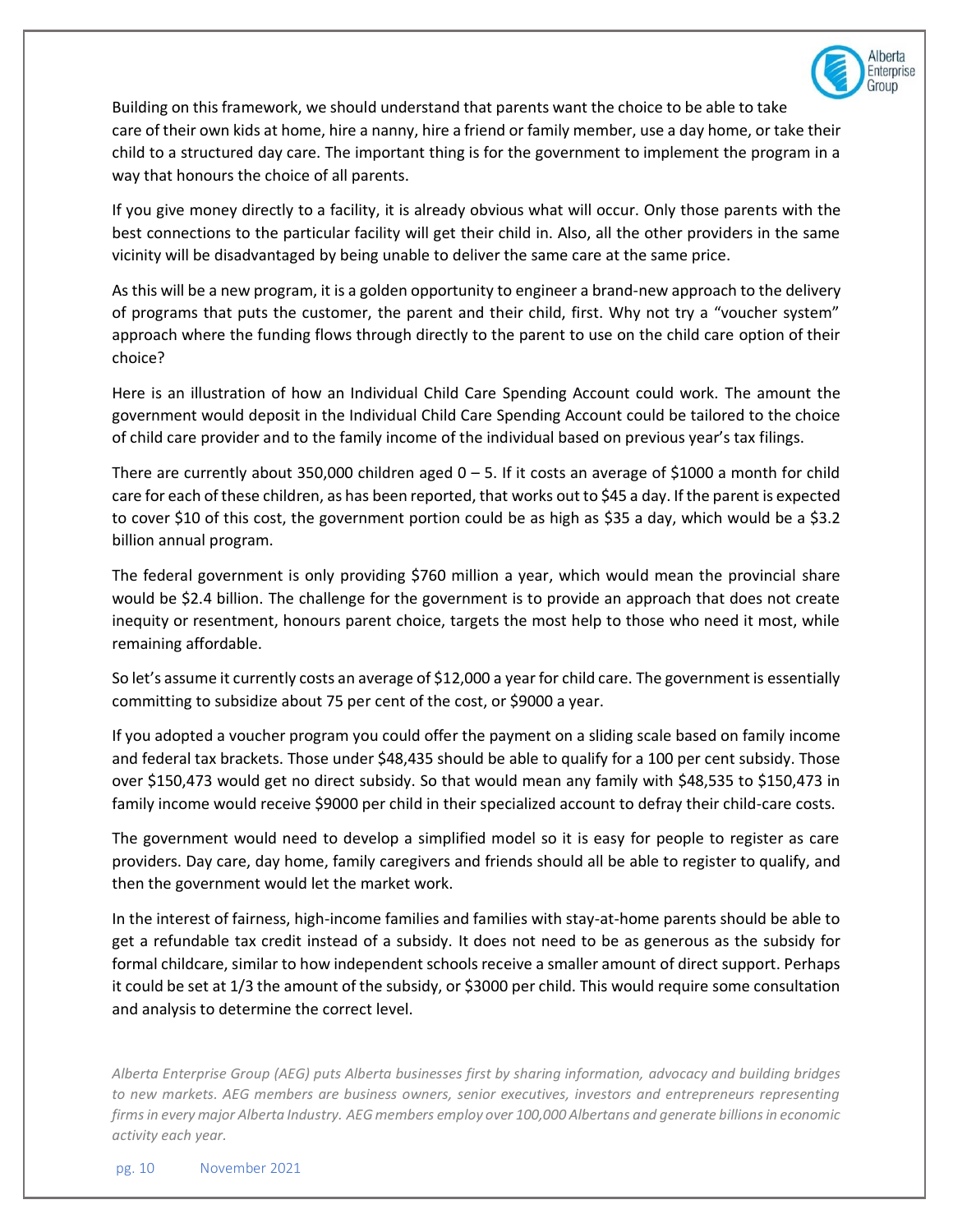

But it is important to have an option for all parents in all family situations. This would empower parents with the dollars they need to ensure that everyone is treated fairly, that every business owner and caregiver is on a level playing field, and that family choice is preserved.

**Recommendation:** Pioneer a new approach to implementing a new government program by establishing Individual Child Care Spending Accounts for middle-income working parents, and a more modest refundable tax credit for high-income and at-home parents.

### 3. Health Spending Accounts

Alberta Health Services failed in the number one task it was assigned at the outset of the COVID crisis in March 2020. The Premier gave direct instruction to build surge capacity – to add an additional 1,089 ICU beds, which should have taken our ICU bed total to 1,384 beds. We began the crisis with 295 ICU beds then, remarkably, in the fourth wave with more than 18 months of planning, it was revealed that we only had 268 ICU beds. This is unacceptable. The lack of surge capacity also completely paralyzed the system and AHS became incapable of delivering any other services aside from COVID care. This is not highperformance government and it is not appropriate customer service.

If public hospitals are incapable of providing any other services during respiratory virus season, then the province needs to act quickly before the fifth wave, which Dr Deena Hinshaw is already predicting. If full service hospitals in Calgary and Edmonton are going to become COVID treatment centres and emergency care only, the Government should accept the limitation of AHS run facilities and begin aggressively contracting out.

There are 100 hospitals in Alberta. AHS should be removed from the direct management from as many of these hospitals as possible. Government should allow hospitals to apply to become independent charter surgical centres, leave the umbrella of AHS, and contract directly with Alberta Health. The Government's goal should be to contract out all surgical services to independent charter surgical centres to avoid the service disruptions AHS has proven itself incapable of avoiding.

During the process of contracting out, the provincial government should freeze Alberta Health Services spending at the current level and reduce it as other service providers take over their services, so it should be revenue neutral.

The way to reduce hospitalizations is to move quickly to adopt a cost-effective early outpatient treatment protocol based on cheap and readily available drugs.

Skymount Medical is a Calgary based company that has used AI and machine learning to assess more than 250,000 generic drugs and have identified 56 that have potential effectiveness in early treatment. They were unable to get approved for a clinical trial in Alberta, despite the announcement of Innovate Alberta in May 2021 that it wanted to create a hub of medical research in Alberta. Instead their human trials will take place in Ukraine and California.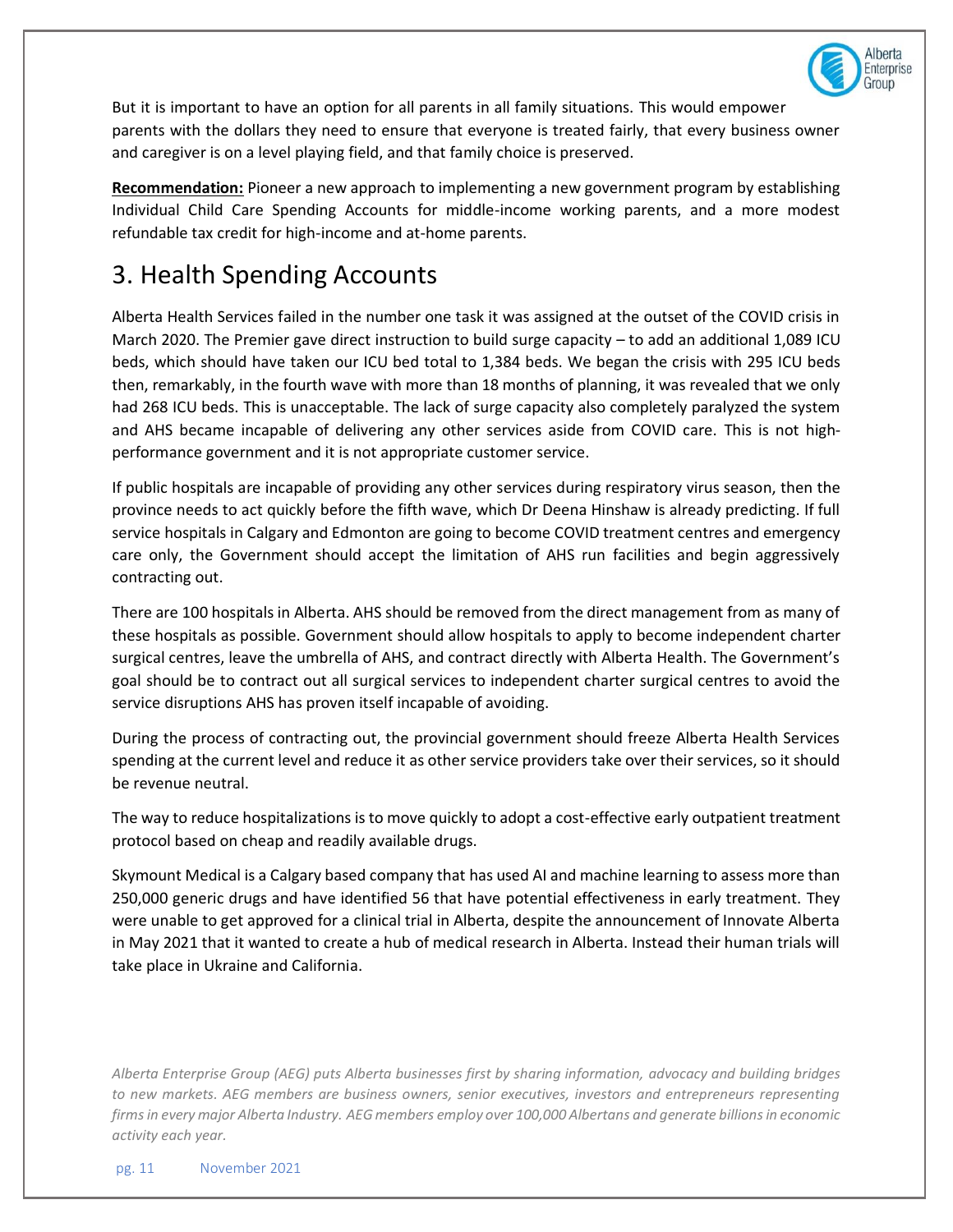The Alberta Government should accept that the waning effectiveness of vaccines means that therapeutics are going to be a necessary complement to reduce hospitalizations and deaths, and keep the economy open. This is one way the government would shift from being a sickness management system to be a wellness management system.

In keeping with the free enterprise principles of transparent pricing, customer choice and competition, any increase in health care should be given directly to patients in the form of Health Spending Accounts

Health care is going to need more money, but it should not be put in the hands of an unaccountable, underperforming bureaucracy.

Health Spending Accounts are so well established, the provincial government already offers them to their own employees. All Albertans should have the same opportunity to choose their care.

The provincial government should commit to an investment in every person's Health Spending Account with \$350 per person per year, or \$1.5 billion. If health spending grows over time, the priority should be increasing the amount in Health Spending Accounts. Employers and individuals should both be encouraged to contribute to their Health Spending Account by allowing it to be tax deductible. The amounts in the account should be allowed to rollover and grow over time.

The Alberta Government has tried to transform health care by centralizing regions and increasing the amount they spend, and waiting lists have simply gotten longer and the system has failed to adapt. It's time to be bold and begin a transformational change by putting patients and service providers in the lead.

**Recommendation:** Allow hospitals to opt out of Alberta Health Services management and charter directly with Alberta Health as charter surgical centres.

**Recommendation:** Set a target to contract out as many surgical services as possible to charter surgical centres.

**Recommendation:** Spend \$1.5 billion to establish Health Spending Accounts of \$350 per person and adopt tax incentives to encourage businesses and individuals to invest in wellness rather than sickness.

#### 4. Trades Education

We began the process of submitting an application for a skilled trades focussed charter school and received and sought input from PCL, Ledcor, Columbia College, Progressive Contractors Association, CLAC, Building Trades, NAIT, The STEM Academy, ICBA, high school trades teachers, and other union and industry associations. Many of the people we spoke with had accompanied the Premier on a mission to learn about European trades training when he was a Minister in the federal government. The overwhelming message supported the Alberta Government's Skills for Jobs Task Force Report, about elevating the skilled professions.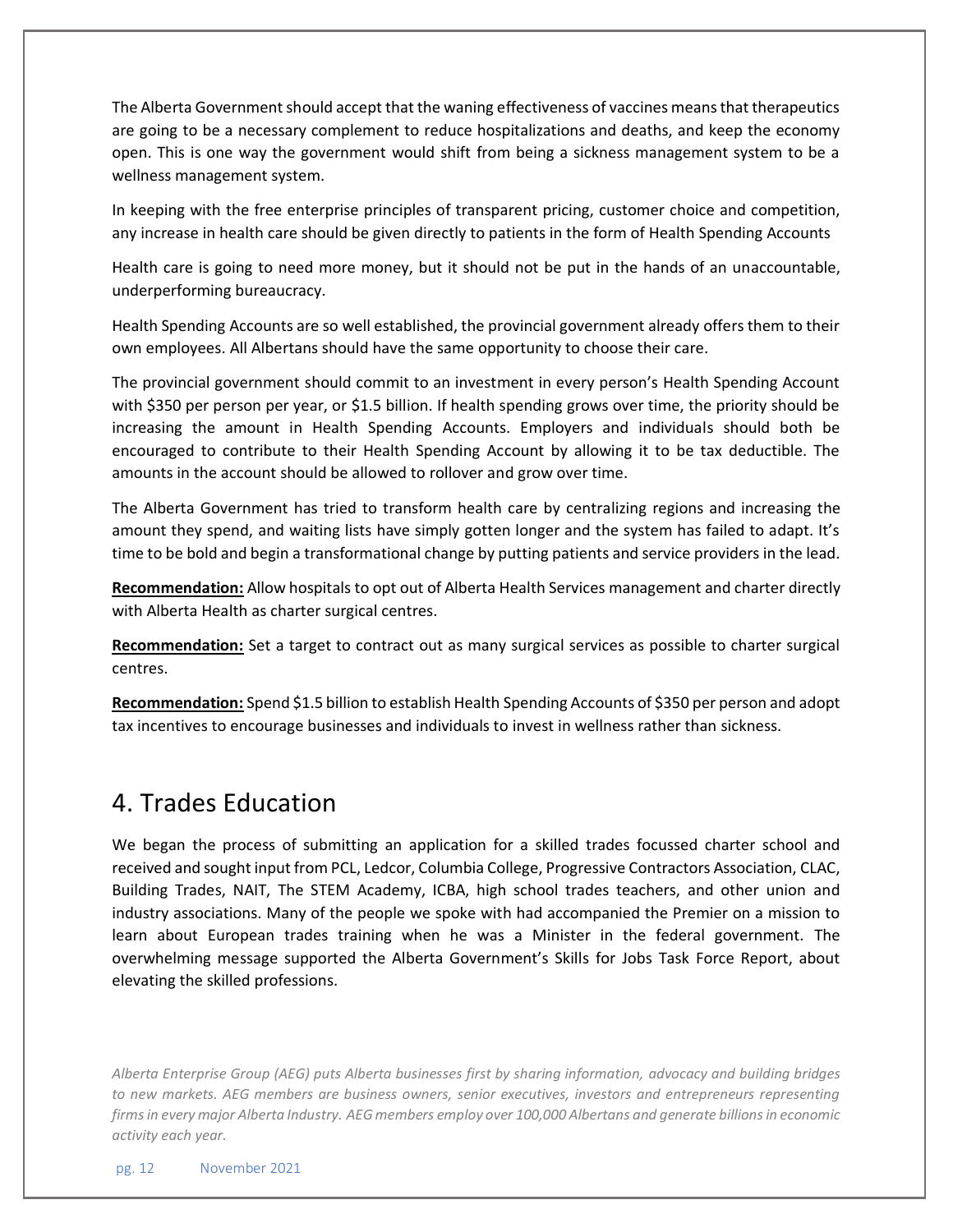While a charter school is one avenue to do this, the feedback we received was that there is a great urgency to be graduating more students in the skilled trades, and that we will be experiencing shortages within the next three years or less. The strong advice was that an emphasis on the trades should not just be occurring in one charter school, it should be occurring in all junior and senior high schools.

In addition, it became clear that the funding model does not adequately support trades related education. Trades classes are likely to need specialized workspace, equipment, and trained tradesmen and class sizes will need to be smaller in a hands-on environment. Yet the funding model does not adequately compensate for these additional costs.

**Recommendation**: Set an aggressive target to get more than 50 per cent of high school students enrolled in the Registered Apprenticeship Program, and pilot an enhanced funding model to motivate high schools to adopt a strategy to expand their trade offerings to align with private sector needs.

## 5. Municipal Funding

It is clear from the results of the 2021 municipal races in Calgary and Edmonton that residents want far more investment in their local communities and they want their local councils to have more autonomy. Rather than set up a situation where the province is constantly at odds with its two most populous municipalities it should establish a new funding model that respects their expertise and allows them control over more of their own funds.

The province just won an equalization referendum where citizens affirmed the idea that one region should not be subsidizing another. It's reasonable to think that Calgary and Edmonton residents may feel this same way about property tax revenues.

Edmonton and Calgary are now at a point where the amount of revenue they collect on behalf of the province for education tax is equal to the amount of operating and capital transfers they receive from the province. To get an idea of how these numbers are converging, it is important to look at a year that was unaffected by COVID.

In 2019, the city of Edmonton collected and remitted \$488.266 million in property taxes to the provincial government and received \$76.388 million in operating grants and \$413.328 million in provincial capital grants. The net result was a difference of \$1.45 million in Edmonton's favour.

In 2019, the city of Calgary collected and remitted \$795.866 million in property taxes to the provincial government and received \$150.885 million in operating grants and \$502.826 million in provincial capital grants. The net result was a difference of \$142.155 million transferred out of Calgary.

The level of property tax charged on non-residential properties has been a source of considerable dispute in both cities, but in Calgary in particular. It is leading to revenue disputes with adjacent cities and counties as businesses relocate outside the border to avoid excessively high property taxes. The solution may be to exit property tax in these municipalities with a corresponding decrease in direct transfers, and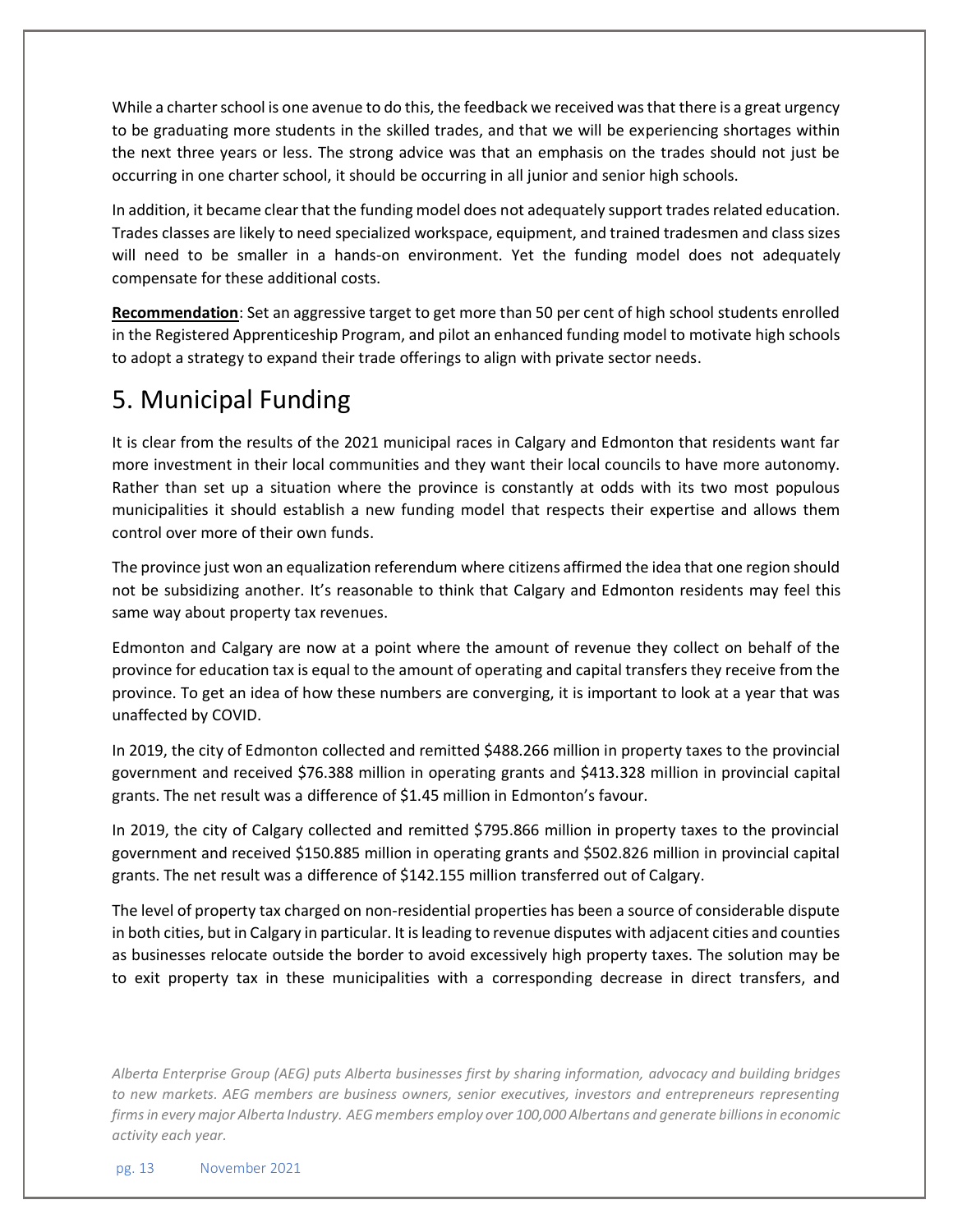negotiate a permanent change to the property tax ratio so the business mill rate is no more than 1.5 times the mill rate charged on residential properties.

**Recommendation**: Be open to negotiate a new funding arrangement with municipalities to vacate the education property tax in exchange for reduced transfers, while simultaneously correcting any unreasonable disparity in residential and non-residential tax rates in the municipality.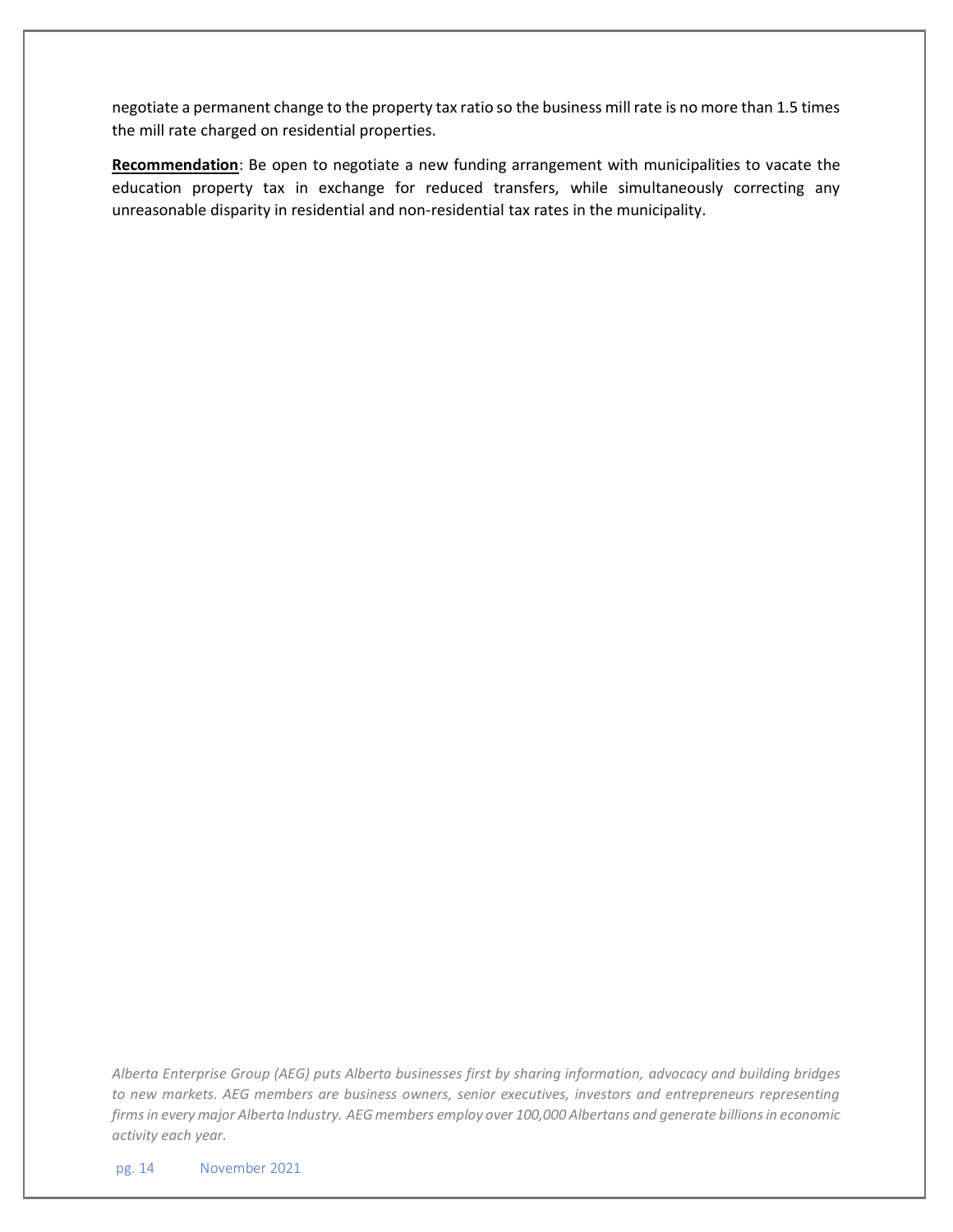

# Think Like a Barber

### 1. Alberta Sovereign Wealth Fund

If we continue to do things the way we always have we are going to destroy our last opportunity to create a legacy that would honour Premier Peter Lougheed's early vision when he established the Heritage Savings Trust Fund.

A seminal work in personal finance was the book, The Wealthy Barber, written by David Chilton. His great insight was that if you waited to put money into savings out of money "leftover" at the end of a paycheque, you would never save anything. The way to build wealth is to pay yourself first.

If it is a good enough principle to build personal wealth, it is a good enough principle to build Alberta's Sovereign Wealth Fund.

The failure to maintain a savings policy in the past is that the savings target was contingent on saving a portion of Alberta's volatile resource revenues. When revenues go down, the savings discipline gets abandoned.

The new approach we are proposing should be to save 10 per cent of all Government revenues to build the Alberta Sovereign Wealth Fund into a size that will be a true legacy for Alberta.

If the government were to do that based on this year's revenues they would save \$5.5 billion. That may be too jarring to start a savings program at such a high level, so we recommend the government start with \$1 billion and grow it by \$1 billion a year until we are at 10 per cent of all government revenues going into savings. Until we reach \$500 billion in savings, it should also allow all the investment income to compound in the fund too. The numbers speak for themselves about how powerful this pay yourself first strategy is. The hardest part of saving is getting started and sticking with it. This budget is the year to get started.

**Recommendation:** Rename the Heritage fund to the Alberta Sovereign Wealth Fund, save 10 per cent of all government revenues, and maintain investment income in the fund with the goal of growing the Fund to \$500 billion by 2050.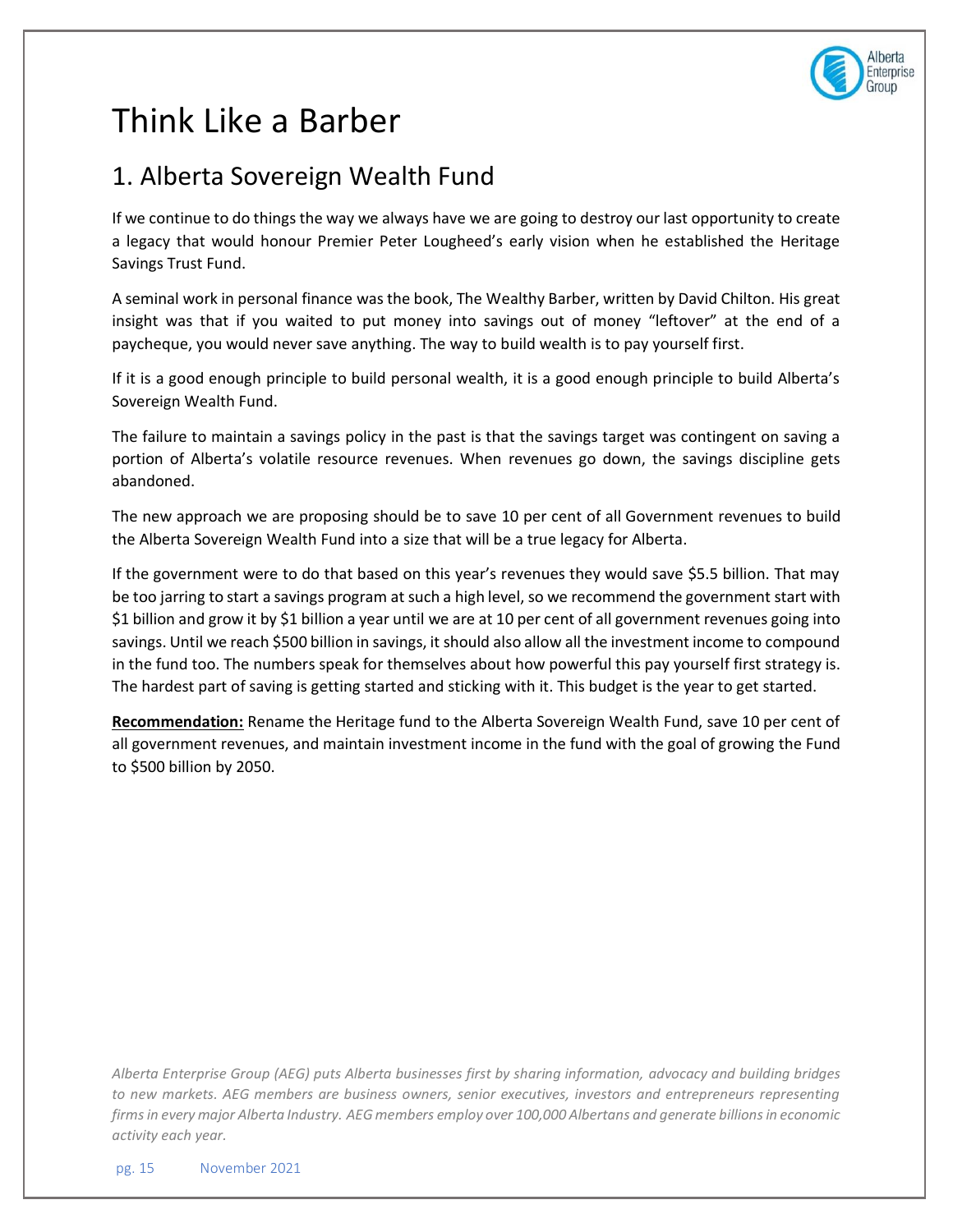

## Alberta Sovereign Wealth Fund – Growth Estimate

|           | 10%     |      |                |            |          |          |                |
|-----------|---------|------|----------------|------------|----------|----------|----------------|
| Estimated | Savings |      | Opening        | <b>ROR</b> | Subtotal | Addition | Ending         |
| Revenue   | Target  | Year | <b>Balance</b> | $\%$       | Balance  | \$       | <b>Balance</b> |
|           |         |      |                |            |          |          |                |
| \$55.0    | \$5.5   | 2021 | \$17.8         | 1.05       | \$18.7   | \$0.0\$  | \$18.7         |
| \$55.5    | \$5.6   | 2022 | \$18.7         | 1.05       | \$19.6   | \$1.0    | \$20.6         |
| \$56.1    | \$5.6   | 2023 | \$20.6         | 1.05       | \$21.7   | \$2.0    | \$23.7         |
| \$56.6    | \$5.7   | 2024 | \$23.7         | 1.05       | \$24.8   | \$3.0    | \$27.8         |
| \$57.2    | \$5.7   | 2025 | \$27.8         | 1.05       | \$29.2   | \$4.0    | \$33.2         |
| \$57.8    | \$5.8   | 2026 | \$33.2         | 1.05       | \$34.9   | \$5.0    | \$39.9         |
| \$58.4    | \$5.8   | 2027 | \$39.9         | 1.05       | \$41.9   | \$5.8    | \$47.7         |
| \$58.9    | \$5.9   | 2028 | \$47.7         | 1.05       | \$50.1   | \$5.9    | \$56.0         |
| \$59.5    | \$6.0   | 2029 | \$56.0         | 1.05       | \$58.8   | \$6.0    | \$64.8         |
| \$60.1    | \$6.0   | 2030 | \$64.8         | 1.05       | \$68.0   | \$6.0    | \$74.0         |
| \$60.7    | \$6.1   | 2031 | \$74.0         | 1.05       | \$77.7   | \$6.1    | \$83.8         |
| \$61.3    | \$6.1   | 2032 | \$83.8         | 1.05       | \$88.0   | \$6.1    | \$94.1         |
| \$62.0    | \$6.2   | 2033 | \$94.1         | 1.05       | \$98.8   | \$6.2\$  | \$105.0        |
| \$62.6    | \$6.3   | 2034 | \$105.0        | 1.05       | \$110.3  | \$6.3    | \$116.5        |
| \$63.2    | \$6.3   | 2035 | \$116.5        | 1.05       | \$122.3  | \$6.3    | \$128.7        |
| \$63.8    | \$6.4   | 2036 | \$128.7        | 1.05       | \$135.1  | \$6.4    | \$141.5        |
| \$64.5    | \$6.4   | 2037 | \$141.5        | 1.05       | \$148.5  | \$6.4    | \$155.0        |
| \$65.1    | \$6.5   | 2038 | \$155.0        | 1.05       | \$162.7  | \$6.5    | \$169.3        |
| \$65.8    | \$6.6   | 2039 | \$169.3        | 1.05       | \$177.7  | \$6.6    | \$184.3        |
| \$66.4    | \$6.6   | 2040 | \$184.3        | 1.05       | \$193.5  | \$6.6    | \$200.2        |
| \$67.1    | \$6.7   | 2041 | \$200.2        | 1.05       | \$210.2  | \$6.7    | \$216.9        |
| \$67.8    | \$6.8   | 2042 | \$216.9        | 1.05       | \$227.7  | \$6.8    | \$234.5        |
| \$68.4    | \$6.8   | 2043 | \$234.5        | 1.05       | \$246.2  | \$6.8    | \$253.1        |
| \$69.1    | \$6.9   | 2044 | \$253.1        | 1.05       | \$265.7  | \$6.9    | \$272.6        |
| \$69.8    | \$7.0   | 2045 | \$272.6        | 1.05       | \$286.3  | \$7.0    | \$293.2        |
| \$70.5    | \$7.1   | 2046 | \$293.2        | 1.05       | \$307.9  | \$7.1    | \$314.9        |
| \$71.2    | \$7.1   | 2047 | \$314.9        | 1.05       | \$330.7  | \$7.1    | \$337.8        |
| \$71.9    | \$7.2   | 2048 | \$337.8        | 1.05       | \$354.7  | \$7.2    | \$361.9        |
| \$72.6    | \$7.3   | 2049 | \$361.9        | 1.05       | \$380.0  | \$7.3    | \$387.3        |
| \$73.4    | \$7.3   | 2050 | \$387.3        | 1.05       | \$406.6  | \$7.3    | \$414.0        |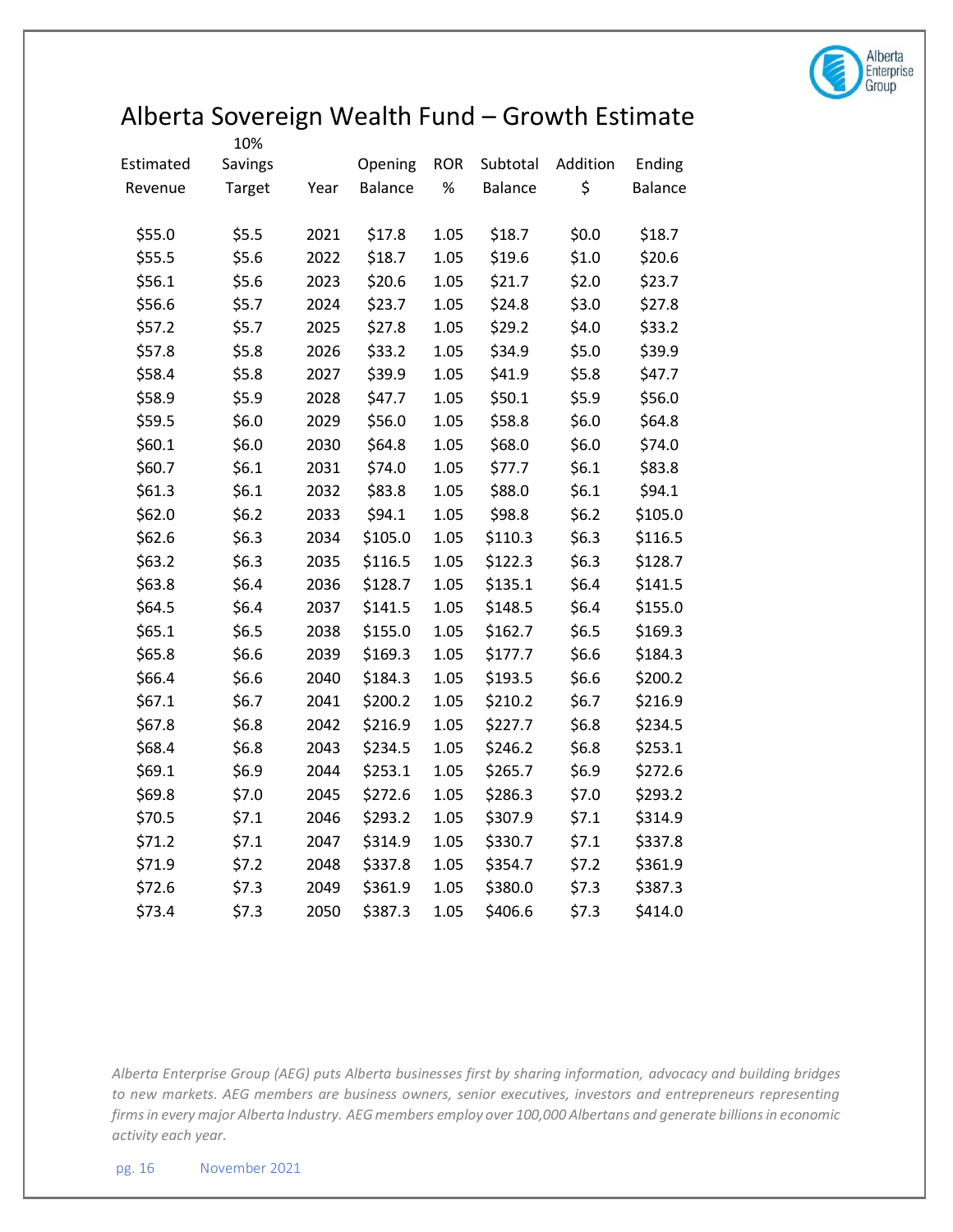

### Conclusion and Summary of Recommendations

The Government of Alberta has the chance to develop a truly transformational approach to the delivery of government services by thinking like an owner, thinking like a customer, and thinking like a barber. The government needs to maximize its revenues, reengineer program delivery on free enterprise principles, and start saving for the future.

Alberta can be the envy of the world in creating a legacy for its citizens, investing responsibly in the programs they hold dear, being a world leader on the environment, while realizing the lifelong dream to truly diversify our economy. Think of how great this could be. Now is the time to act.

**Recommendation**: Actively promote and develop a fast-track approval process for projects that will move Alberta closer to net zero CO2 emissions.

**Recommendation:** Develop aggressive targets for the approval of well licence transfers and measure the performance of the regulator on the basis of achievement.

**Recommendation:** Stop the destruction of resource value by making it easy wells to be removed from the Orphan Well Association and returned to production.

**Recommendation:** Approve the RStar Pilot project as a means to create the pathway for all oil and natural gas producers to fully abandon and reclaim wellsites and get a final reclamation certificate.

**Recommendation:** Work with the federal government to establish Environmental Trusts to extend the existing approach to managing long term reclamation liabilities that exists for other sectors to include the oil and natural gas sector.

**Recommendation:** Quickly establish a framework for carbon dioxide royalties and allow for decentralized storage.

**Recommendation:** Streamline the regulatory approval process to attract a major hydrogen vehicle manufacturer to Alberta, as an anchor tenant to grow a new industrial base centred around this fuel.

**Recommendation:** Hold a round table discussion with tech innovators to establish a framework to Own the Podium as a western technology hub.

**Recommendation:** Partner with Startup TNT on a government tech investment forum to identify innovative approaches to transform government service delivery.

**Recommendation:** Pioneer a new approach to implementing a new government program by establishing Individual Child Care Spending Accounts for middle-income working parents, and a more modest refundable tax credit for high-income and at-home parents.

**Recommendation:** Allow hospitals to opt out of Alberta Health Services management and charter directly with Alberta Health as charter surgical centres.